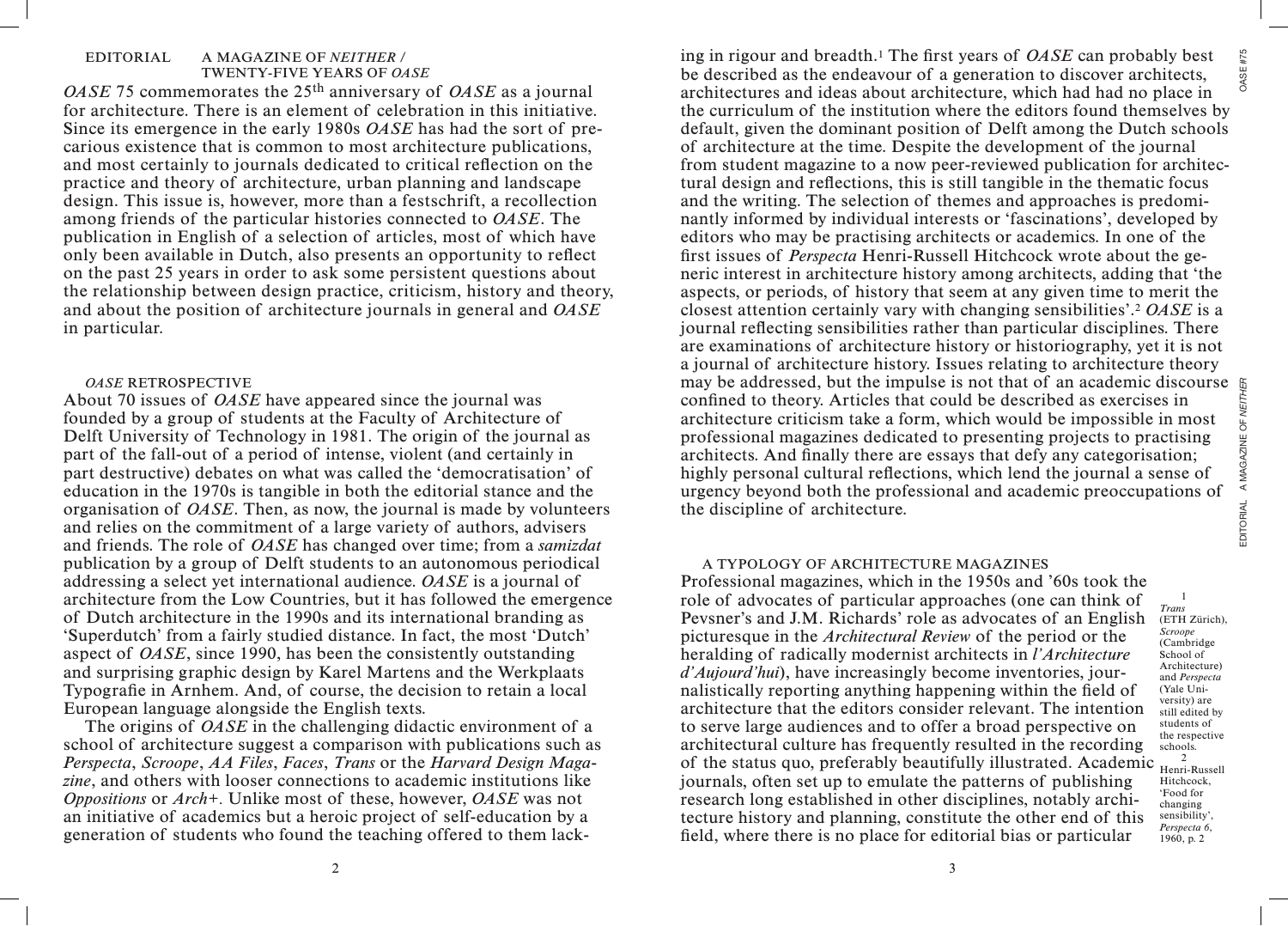interventionist directions. Where a relationship with the practice of architectural design exists in such editorial contexts, it is, at best, indirect. In between there is, or should we say there used to be, a zone where arguments or ideas were put forward in the form of a magazine, often with academic connections, as a recognisable position or tendency, ideologically firm and often supported by graphic experiments. The nature of *OASE* as a 'Magazine of Neither', that does not privilege an exclusive focus – be it architecture history, theory or design – but rather seeks to act as a forum where various disciplinary focuses can interact, means that each issue first of all reflects the interests of its particular editors. Beyond this there is, however, a common thread, which reveals itself when set against the types of available publications on architecture. Within the landscape of architecture magazines the position of *OASE* can only be described as ambiguous, a collective of stubborn and engaged editors pushing ahead, unfettered by the international fashions of academia but also deeply unimpressed by the bravura of celebrity architecture. One could criticise its editorial line as being inconsistent, or marginal, even irrelevant. One thing is for sure, it is precisely its fragile position in between firmly established positions and beyond established management models, this typical 'neither', that distinguishes *OASE*. This 'fragility' has consistently marked the position of the journal over time and its editors have been continuously engaged in protecting this characteristic against outside pressures, be it from publishers, academe, professionals, subsidizing bodies, and even readership.

## ARCHITECTURE, CRITICISM AND REFLECTION

Is there still a need for a journal like *OASE*, or indeed architecture journals? Over the last two or so decades, the nature of architectural discourses has changed to such an extent that, by now, *OASE* finds itself in a 'splendid isolation' of sorts. The disappearance of journals such as *Oppositions*, *Assemblage* and *Daidalos*, among others – publications that had an enormous impact and influence on the discourse from the period of, approximately, 1967 to 1999 – cannot be explained by financial reasons only. Instead, much of the discourse has become obsessed with the practical and the pragmatic and developed a significant suspicion to any kind of theoretisation, reflection, even intellectual enquiry. Of course, the very nature of the debate has changed. The preoccupation with the 'critical', obsessively present in the 1980s and '90s, seems to have been replaced by an equally complete predominance of celebrating architects and a select number of buildings. At the same time architecture has entered a phase where spatial experience is only a side effect of its production and reception. In certain milieus – one can think of *Volume* in this respect – architects have been seeking to redefine their

role within a broader discursive environment, in an effort to make design operational as an approach and attitude in a wide variety of contexts that no longer necessarily have to lead to spatial or built form. Digital developments have furthermore drastically altered the way that architecture is designed and conceived. Likewise the daily discussion of architecture finds its place not only in conversations between experts, but has extended to easily accessible websites, blogs, inter-forums, and so on. The effacement of the barrier/border to architectural media has not only allowed a broad public to engage in discussions on architecture and the city, but has simultaneously drastically redefined the privileged, but essential role of the informed critic. Meanwhile, the production of texts related to architecture has paradoxically grown exponentially. But where does this leave a publication on architecture?

## COMMEMORATING A COLLECTIVE ENTERPRISE

Browsing through 25 years of *OASE* – a task that is now facilitated by an online index made available on the journal's website on the occasion of the publication of this issue – one will be struck, perhaps even puzzled by the variety of themes and fascinations addressed. Issues have covered topics such as the architecture of schools and mass tourism, gentrification, suburban dwelling, the Generic City, 1970s architecture and urbanism, the relationship between architecture and literature, space in cyberfiction, and recent disciplinary positions in historiography, but also eighteenth-century 'architecture parlante', the work of De Stijl and Bauhaus, essays on Paul Valéry, and the *Autobahnen* of Nazi Germany. Even if one could set out on an endeavour to define categories of interests over the years, any attempt to circumscribe a clearly defined, long-term editorial agenda would prove unrewarding. In fact, specific editorial positions are mostly defined at the level of individual issues or a select set of issues, rather than as a consistent project spanning a long period of time. Crucial in that respect is that even while the composition of the editorial board has been continually evolving, the one aspect that has remained constant is the absence of an editor-in-chief. *OASE* has always been a collective project, in which practising architects with an interest in theory, history and criticism sat together with researchers and academics with a strong sensibility for design issues. Editorial boards then have functioned as spaces for internal disciplinary discussions. Of course, at certain moments in time, particular members of the editorial board have impacted more strongly on the position of the journal than others, but in essence every issue of *OASE* is the product of a group rather than an individual. Within such collectivity, internal discussion and conflict have proven as fundamental to the journal as shared interests and fascinations.

**OASE #75**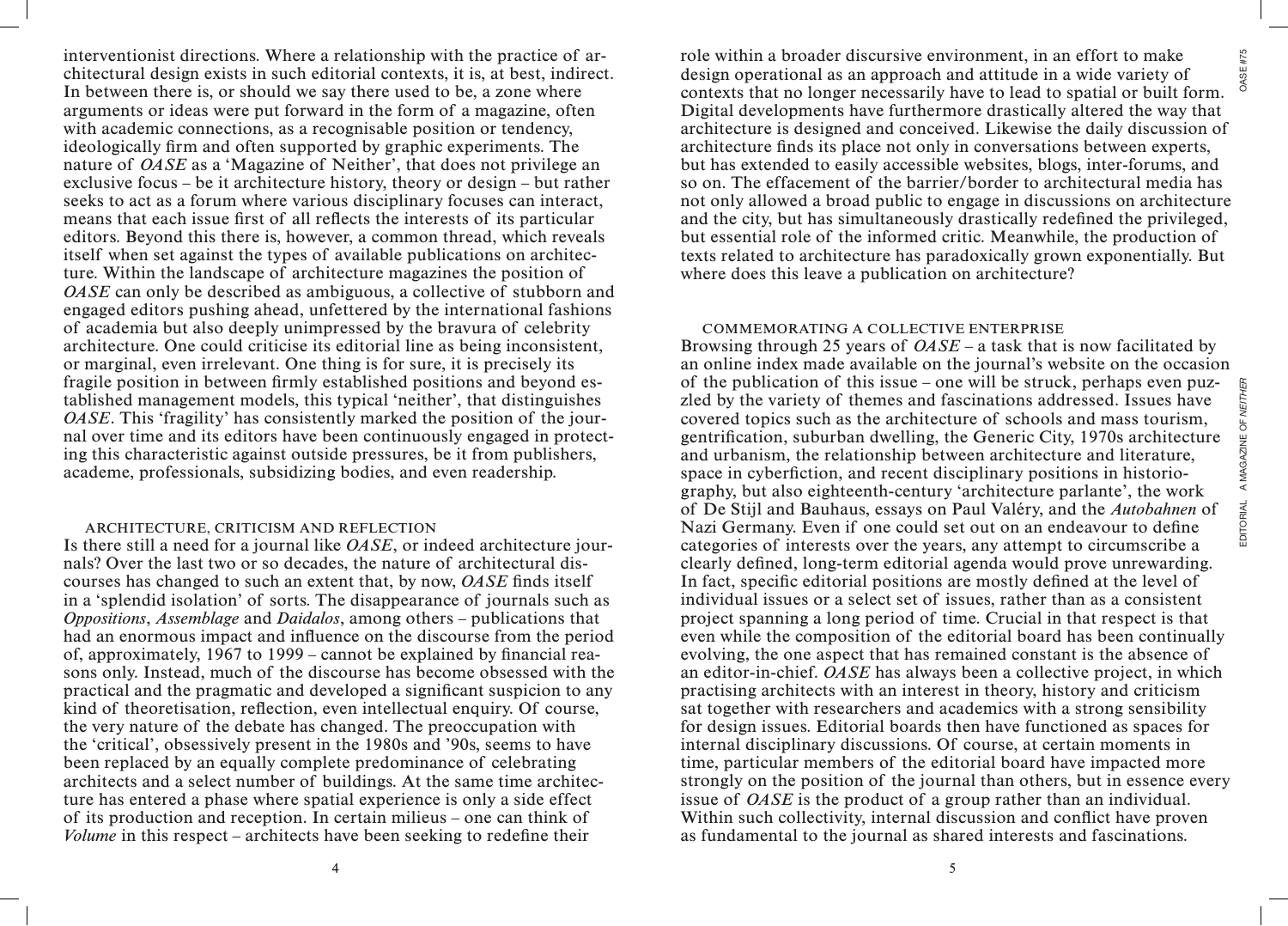**OASE #75** 

Following *OASE*'s slow detachment from a TU Delft student's publication to a peer-reviewed journal, the editorial board is now composed of members who are based in the Netherlands or Flanders but have, in fact, more diverse origins and backgrounds and operate in a variety of international networks. The current composition then, reflects a multifocality of possible positions within the disciplines of architecture and urbanism, which in turn is reflected in the broad variety of topics of the more recent years, even if from an outsiders view, *OASE*'s production might still appear as more consistent than for those who operate within the editorial space of the magazine.

What binds these 25 years of production together is less a shared 'agenda' or 'position' than an *engagement* with architecture as a cultural product and as a discipline with its proper autonomy, integrity and legitimacy – even in conditions that are strongly steered by forces and logics that reach beyond. Issues of *OASE* have often expressed the belief that architecture (from chair to city) is a rich and complex field of cultural production and knowledge that relentlessly redefines itself visà-vis spatial, societal and cultural challenges and simultaneously has the intrinsic power to challenge these. Critically reflecting and writing on this intriguing *character* of architecture can be regarded as the engaged project of *OASE* throughout the last 25 years. It is also reflected in the different themes that *OASE* engaged with. Apart from being instigated by the personal fantasies and preoccupations of the editors, these themes often address the perennial questions of architectural culture as they appear and re-appear in a context that is firmly related to the Low Countries but is viewed from a broader, European and even international perspective.

It is precisely this focus on the perennial themes of architecture, on the intrinsic power of architecture to relentlessly challenge its own premises as well as those of the broader social and cultural field that seems to have determined the appeal of *OASE* to a public of academics and students, as well as of practicing architects, landscape architects and urban planners. In an era in which a wide variety of logics influences the development of the built environment, this belief in the cultural strength of architecture seems to be more necessary then ever.

This special issue thus does not seek retroactively to distil a continuous position after 25 years in order to explain its continued existence, a mission impossible given the absence of one clear editorial missive. Instead, it serves as a testimony and a grateful contemplation of the hard unpaid labour of the many diverse editorial constellations and a colourful network of contributors of varying stature, while paying tribute to the generous support of individuals, practices and the foundations constituting the local panorama of subsidised culture. It offers the reader a broad selection of texts, some previously only available in

Dutch. Rather than being a 'best of' of 25 years of *OASE*, the selection, by illustrating the broad scope of themes, issues and fascinations that have occupied those who have made the journal over all these years, also offers insights in the changes within architectural culture in the Low Lands over the last 25 years.

Despite this itinerant nature of *OASE*, which to an extent is also its *raison d'être*, this anniversary issue reveals a periodisation of the review into four rather distinct phases, each with a different significance and audience. For each of these periods of time we have asked an author, each of them respected within the discipline of architecture, to reflect on that timeframe, the role of the architecture magazine in general and *OASE* more specifically. For each period, we have selected a restricted number of important texts that have remained somewhat under-recognised, which are briefly presented by some of the editors at the time. The dedication and commitment, already apparent when reviewing *OASE*'s history itself, has re-emerged through these contributions by former editors, contributions we consider vital to *OASE* 75 as they reflect an ongoing involvement with the discourse. The issue will furthermore present a factual history of *OASE*, a complete index and some aspects of the graphics of the magazine.

The periodisation demonstrates how small and sometimes seemingly insignificant changes can trigger a transformation in content and editorial direction. The periods are organised by specific breaks due to a name change, new graphics, and subsequently a new language. This reveals how practical and external factors can often underlie the traditional understanding of historical continuity. Putting things on the reading table like this, we hope that more reflection on the influences and relevance of *OASE* will follow as a reaction to its anniversary issue. Hopefully, the issue will provoke a discussion inside and outside the audience of *OASE* on what this magazine has been – and, perhaps more importantly, what it should become. More generally, we explicitly hope that it will contribute to a larger discussion on the role of journals of architecture in contemporary architectural culture.

The editorial board, April 2008